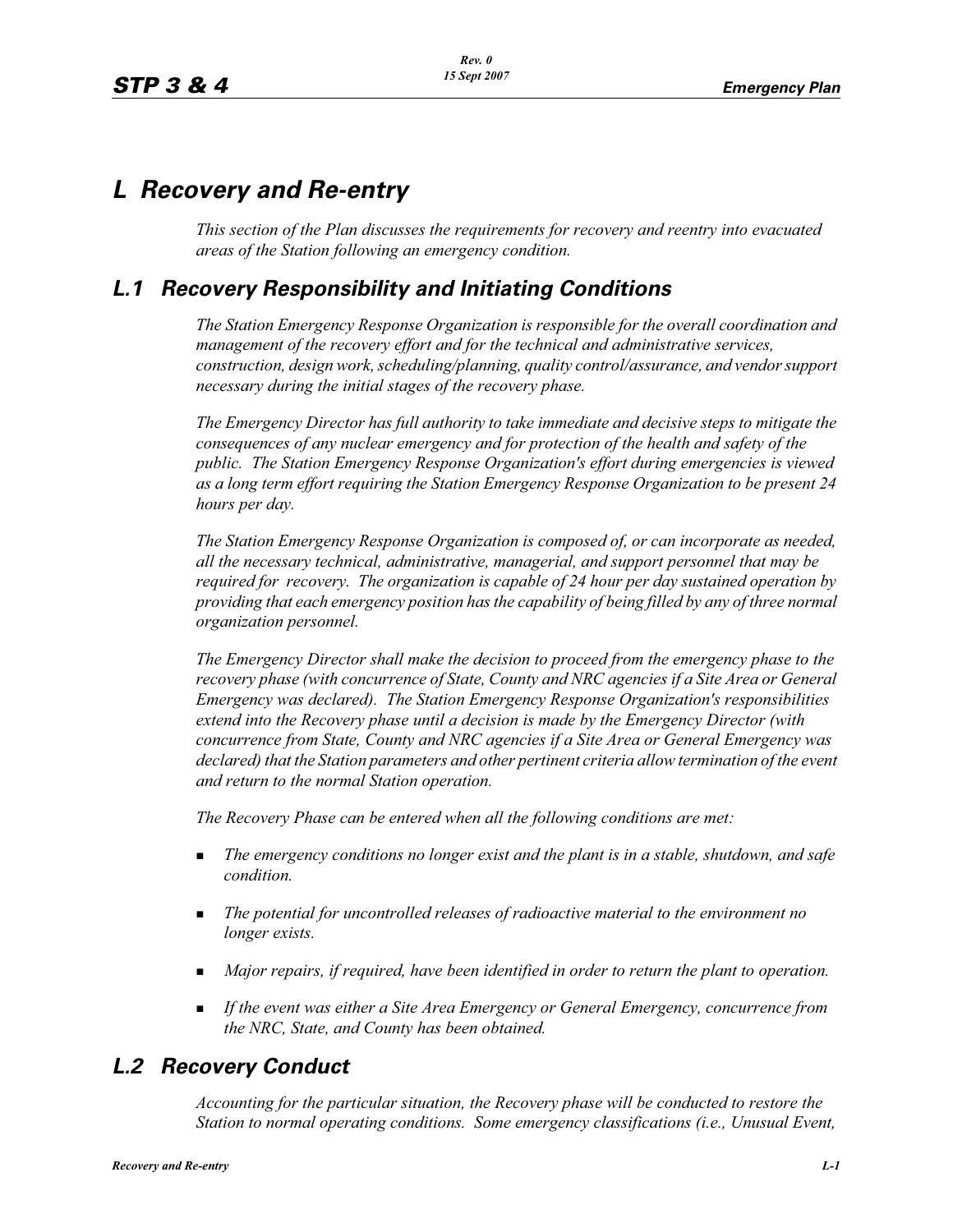*Alert) may require only brief or no recovery actions where more severe classifications (i.e., Site Area Emergency, General Emergency) may necessitate complex recovery actions.*

#### *L.3 Recovery Phase*

*In general, the Recovery phase will consist of:*

- -*Logical evaluation of the cause and effect of the emergency;*
- -*Planning necessary activities to place the Station in a configuration ready for restart;*
- -*Analysis of the exposures to Station personnel;*
- -*Analysis of effluent, and environmental data to quantify offsite consequences, if any;*
- -*Assembly of the Recovery Organization needed to expediently implement recovery; and,*
- **Implementation of radiological controls for reentry into affected areas by posting** *radiation, contamination, and airborne radioactive material warning signs and entry requirements and stay times based on current surveys.*

## *L.4 Recovery ALARA Philosophy*

*During Recovery, actions will be taken to maintain the Station exposures As Low As Reasonably Achievable (ALARA) in keeping with current management philosophy. Access to affected areas will be in accordance with Title 10 Code of Federal Regulations Part 20 and Environmental Protection Agency 400-R-92-001, Manual of Protective Action Guides and Protective Actions For Nuclear Incidents. All emergency worker exposures will be completely documented. Controlled areas will be posted with contamination, radiation and airborne levels based on current surveys. Stay times will be calculated for each unknown or high radiation area. Offsite population dose will be calculated by processing thermoluminescent dosimeters located in the Station 10-mile Emergency Planning Zone and using radiological dose assessment/projection models in accordance with procedure 0ERP01-ZV-TP01, Offsite Dose Calculations.*

## *L.5 Recovery Initiation*

*Decisions to relax protective actions for the public will be made by the appropriate State authorities. The Emergency Director will notify the State Disaster District Sub-2C in Pierce or the State Operations Center in Austin, Matagorda County Emergency Management, and the Nuclear Regulatory Commission when the Station is returned to a safe condition and request that recovery actions be initiated as necessary.*

## *L.6 Recovery Organization*

*Once recovery is declared, a Recovery Organization for performing recovery activities will be established as needed. This organization as defined in 0ERP01-ZV-RE01, Recovery Operations, shall consist of as a minimum:*